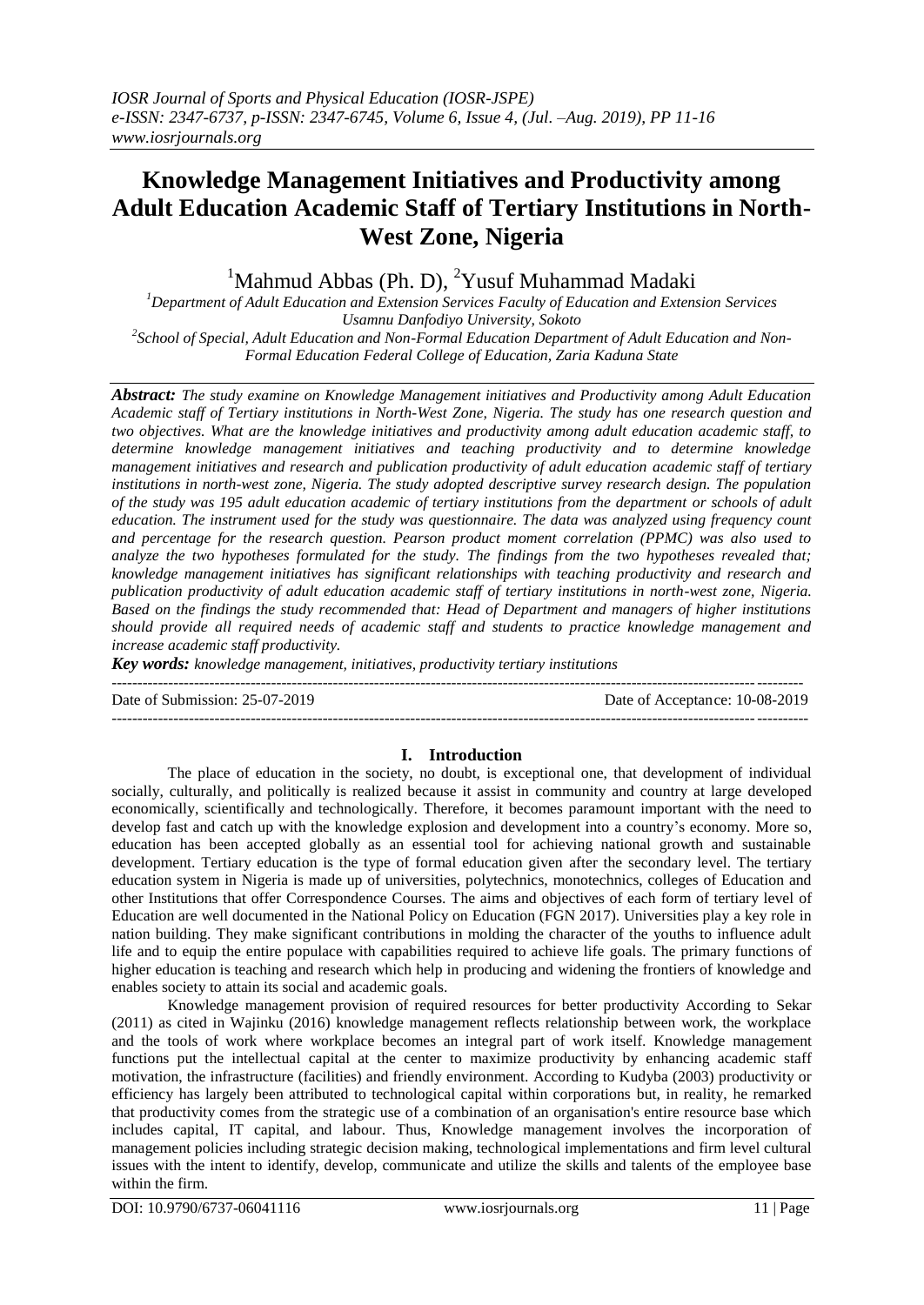However, to ensure quality and productivity at higher institutions of learning or at the international educational organization knowledge management initiatives have gained grounds. The idea of knowledge management by Sonha, Arora and Mishra (2012) has been well recognized in the business world but the literature regarding information management to support education learning is scarce. The adoption of knowledge management techniques in Higher Education has proved to educational administrators to look for information system to assist in creating effective learning environment, which in turn supports teaching and learning. The current complex knowledge society requires the institutions to be constantly evolving, innovating, investigating, analyzing, predicting and responding to opportunities and threats.

It is clearly shown from the above description that there is a paradigm shift from the higher education system of management for the competitive advantage. The knowledge has put the intellectuals at the center and the institutions to utilize their knowledge for the individual productivity and institutional productivity. According to FGN (2017) higher institutions of learning shall produce quality students, provide quality teaching and learning, research and development, high standard in the quality of facilities, services and resources, staff welfare development and provision of a more practical based curriculum relevant to the needs of the labor market and so on. Academic productivity in relation to the objective of higher education is therefore seen as the measure or the required output expected of an academic staff.

The teaching skills of academics staff can be measured based on the academics' abilities of understanding and transformation of knowledge concepts to be imparted to learners (Ganyaupfu, 2013). Teaching requires one to first be aware of the specific outcomes of the topic as well as the subject matter structures of the respective discipline (Shulman in Muzenda 2013). Consequently, understanding of rationale is a very significant component of lecturer productivity in higher institution of learning.

The academic staff teaching productivity considering knowledge management initiatives can be measured using the skills on how to conduct a team teaching, the skills of using PowerPoint to deliver a lecture either in large class or even in a very sizable portion of a class for easy understanding, the skills or the ability of academic staff to manage classroom effectively, the skills in choosing methods to deliver lectures, mastery of the subject matter, covering the course content with the stipulated time and the academic staff ability to involve students' in the cause of teaching and learning process for better productivity.

McCabe, McCabe and Linda (2000) noted that academic staff members in any higher institution, especially Universities, are provided the opportunity to focus on an area of inquiry, develop a research programme and later share the knowledge with students and others in the drive to develop professional skills and impact on a field and society, as a whole. Research provides a good platform for teaching faculty members to become successful academics. With the knowledge management initiatives in higher institution, research productivity can be measured when adult education academic staff has regular interactive session with their students' for quality research out-put, with KMI will improve the quality of researches and publications that are jointly written, KMI improve the skills of adult education academic staff on how to access research grants, KMI empowers adult education academic staff interaction techniques with postgraduate students' which will positively increase their productivity on publications out-put and encourage the academic staff group-based research out-put knowledge management techniques emphasizes. Again intellectual capital should share the knowledge they have and make it available in form of document, manuals, and in a repository system for easy accessibility by other individual within the organization.

## **II. Statement of the Problem**

Knowledge has often been identified as an important instrument for sustaining higher institutions of learning as well as a prerequisite for their productivity and flexibility. For, instance higher institutions have mission to pursue and transfer new knowledge, to help manage and apply the international knowledge explosion set off by modern communications and information technology, and to educate and train to the highest level people who, to a large extent, provide the brain and backbone of industry and commerce, the professions, services organizations and political life in the country (Hamlyn 1993). In other words, tertiary institutions are production centre of knowledge for different manpower requirement within the country or the world at large. Therefore, for the higher institutions to work effectively, it requires a careful and systematic management of individual knowledge especially that of academic staff.

However, several studies proved that knowledge management initiatives have improved the performances of employed indifferent functions at different capacities. For instance, Majeed, Khalid & Khan (2013) conducted a research on the impact of knowledge management on organizational performance. The findings revealed that KM has positive impact on organizational performance. Equally, Jumare (2014) investigated application of knowledge management strategies on the management of universities in north-west geo-political zone. From the research experience the application of KM strategies have significant relationship on brainstorming, decision-making process and collaboration of physical workspace strategy on planning. Adult education academic staff in universities and tertiary institutions of North-West Zone, Nigeria has used different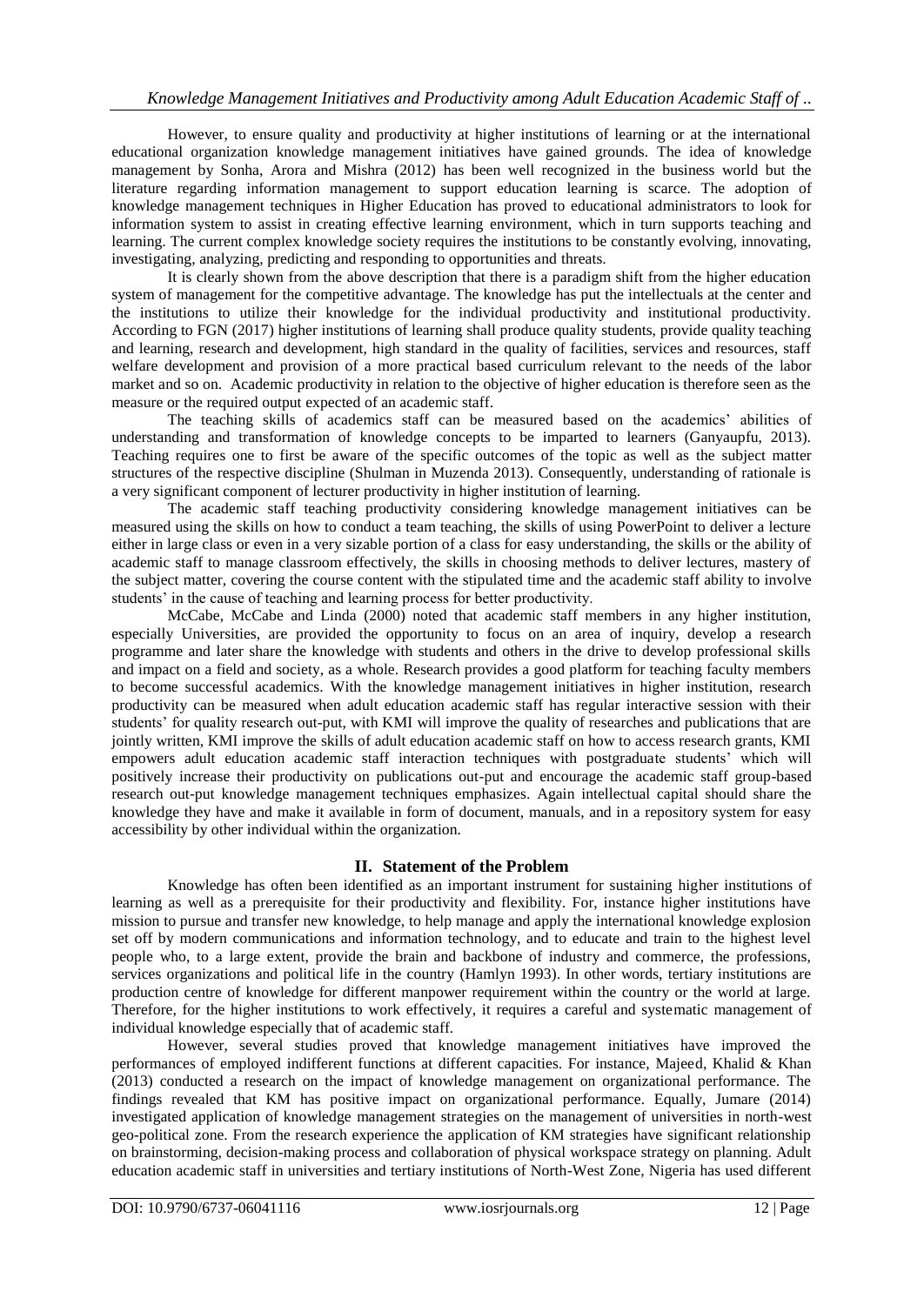knowledge management initiatives over the years through meetings, committees and discussions among others. The availability of those knowledge management initiatives in various universities and in higher institutions of learning particularly in North-West Zone, of Nigeria calls for a research to be conducted with a view to determine relationship with productivity of the academic staff. The knowledge management has been explored as having potentials to influence staff members' productivity. The problem of this study therefore, is to determine the relationship between Knowledge management initiatives and productivity among adult education academic staff in North-West Zone, Nigeria.

#### **Objectives of the Study**

- i. To examine Knowledge Management Initiatives as practiced by Adult Education academic staff of tertiary institutions in North-West Zone, Nigeria
- ii. To determine the relationship between knowledge management initiatives and teaching productivity among Adult Education academic staff of tertiary institutions in North West Zone, Nigeria
- iii. To determine the relationship between knowledge management initiatives and research and publication productivity of Adult Education academic staff of tertiary institutions in North-West Zone, Nigeria

#### **Research Questions**

i. What are the Knowledge management initiatives practiced by Adult Education academic staff of tertiary institutions in North-West Zone, Nigeria?

#### **Hypotheses**

- i. There is no significant relationship between knowledge management initiatives and teaching productivity of Adult Education academic staff of tertiary institutions in North-West Zone Nigeria
- ii. There is no significant relationship between knowledge management initiatives and research and publication productivity of Adult Education academic staff of tertiary institutions in North-West Zone, Nigeria

#### **III. Methodology**

The study used descriptive survey research design which involves collection of factual information about given a population on knowledge management initiatives and productivity among adult education academic staff of tertiary institutions in North West Zone, Nigeria. The population of this study was made up of 195 adult education academic staff from eighteen (18) tertiary institutions that have department or school of adult education in North West Zone, Nigeria.

The sample size of for this study was purposive sampling procedure used to select all 195 as sample of the study. The sample was selected using the guidelines given by Research advisors Akuzuilo and Agu (2002) that in conducting research the researchers has to decide whether to study the entire population or to study only a certain portion of the population (sample) if the population of the study is not large. The instrument that used for this study was a questionnaire; it is self designed and is on knowledge management initiatives and productivity among adult education academic staff of tertiary institutions north-west zone, Nigeria. The instrument was validated by experts in the fields of: Adult Education, Test and Measurement, Educational Administration and Planning.

The reliability of the instrument was determined through the measure of equivalence. This was done by pilot testing the instrument in the process test-re-test techniques was used to determine reliability coefficient was realized e.g. knowledge management initiatives was realized and a reliability of 0.66 was realized, Teaching productivity was realized and a reliability of 0.52 was realized and research productivity was realized and a reliability of 0.66 was realized respectively. The data were analyzed using frequency count and percentage for one research question. Pearson Product Moment Correlation (PPMC) was also used in testing the two hypotheses for the study.

**Research Question One**: What is the knowledge management initiatives productivity among Adult Education academic staff of tertiary institutions in North-West Zone, Nigeria?

|     |                                                                               | <b>Percentage of Response</b> |              |              |              |      |      |
|-----|-------------------------------------------------------------------------------|-------------------------------|--------------|--------------|--------------|------|------|
| S/N | <b>Item Statements</b>                                                        | S A                           | A            |              | SD           |      | Sd   |
| .,  | Regular holding of Departmental Board<br>meetings and attendance by staff     | $29(1.2\%)$                   | $11(6.8\%)$  | 77(47.5%)    | 72(44.4%)    | 3.36 | .664 |
|     | Regular attendance of Faculty/School<br>Boards meetings by the academic staff | $6(8.6\%)$                    | $17(10.5\%)$ | 98(60.5%)    | 41(25.3%)    | 3.07 | .710 |
| 3.  | Collaboration among Departments and<br>Faculties/Schools in institutions      | $14(8.6\%)$                   | $21(13.0\%)$ | $67(41.4\%)$ | $60(37.0\%)$ | 3.07 | .920 |

**Table 1:** Knowledge Management Initiatives.

DOI: 10.9790/6737-06041116 www.iosrjournals.org 13 | Page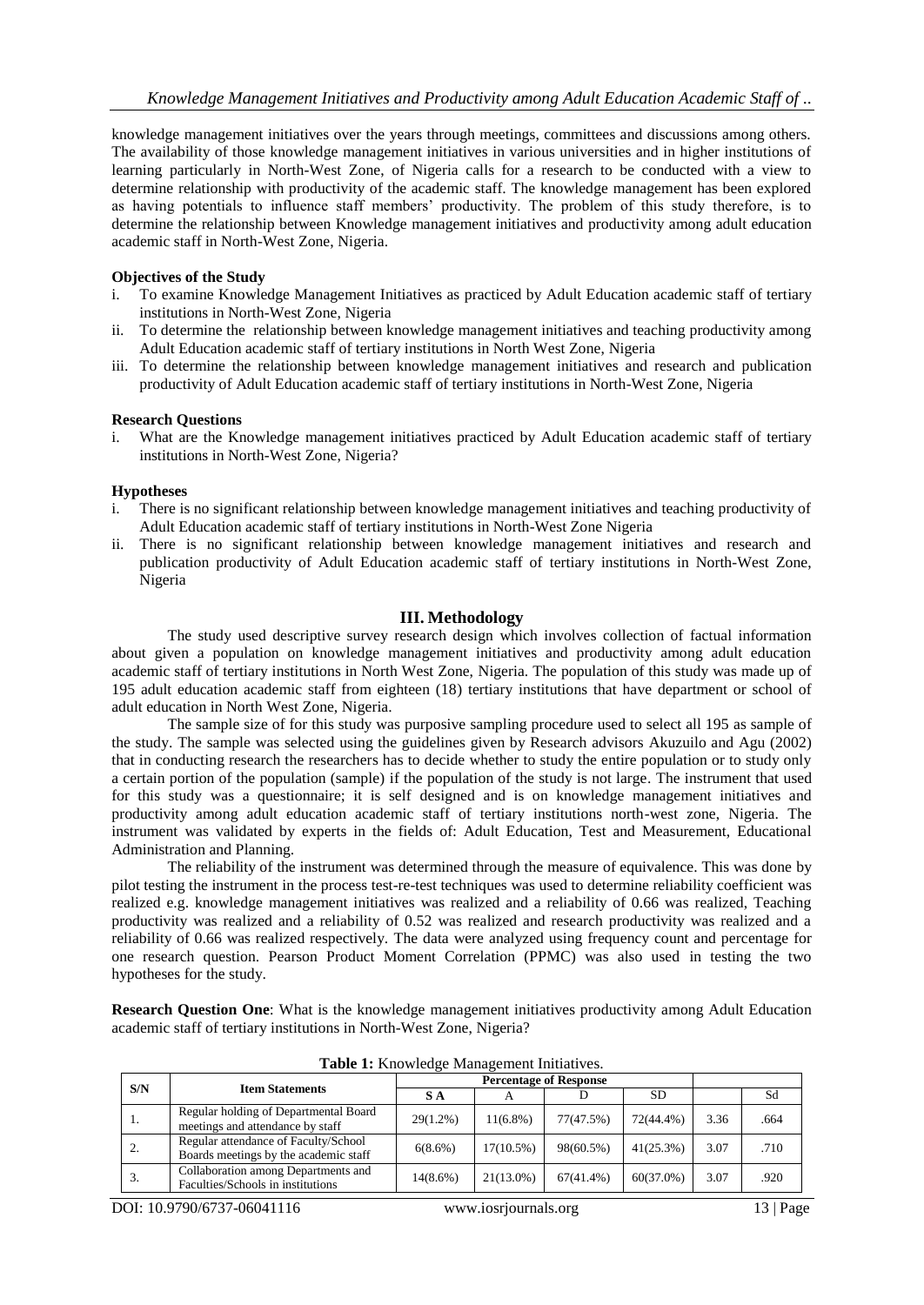| Knowledge Management Initiatives and Productivity among Adult Education Academic Staff of |  |  |  |  |
|-------------------------------------------------------------------------------------------|--|--|--|--|
|                                                                                           |  |  |  |  |
|                                                                                           |  |  |  |  |
|                                                                                           |  |  |  |  |

| $\overline{4}$ . | Knowledge sharing forum through<br>lectures, research findings and pre-<br>conferences presentations in institutions | $11(6.8\%)$  | 29(17.9%)   | 74(45.7%)     | 48(29.6%)    | 2.98 | .867  |
|------------------|----------------------------------------------------------------------------------------------------------------------|--------------|-------------|---------------|--------------|------|-------|
| 5.               | Adequacy of internet facilities in<br>institutions                                                                   | 25(15.4%)    | 58(34.6%)   | 55(34.0%)     | $26(16.0\%)$ | 2.51 | .941  |
| 6.               | Presence of intranet facilities in<br>Departments                                                                    | 43(26.5%)    | 55(34.0%)   | 36(22.2%)     | 28(17.3%)    | 2.30 | 1.046 |
| 7.               | Frequent conference marking in<br>Departments and Faculties/Schools                                                  | $16(9.9\%)$  | 76(46.9%)   | $47(29.0\%)$  | $23(14.2\%)$ | 2.48 | .858  |
| 8.               | Induction training for new staff in<br>Departments and Faculties/Schools                                             | $18(11.1\%)$ | 48(29.6%)   | 63(38.9%)     | 33(20.4%)    | 2.69 | .922  |
| 9.               | Pre-team teaching meetings of lecturers<br>before attending classes                                                  | 19(11.&%)    | 49(30.2%)   | 76(46.9%)     | $18(11.1\%)$ | 2.57 | .840  |
| 10.              | Lecturers receive written notice of<br>Departmental, Faculty/School meetings                                         | 6(3.7%)      | $12(7.4\%)$ | $104(64.2\%)$ | 40(24.7%)    | 3.10 | .680  |

From the table 1 above shown the knowledge management initiatives are positively related with adult education academic staff Productivity in tertiary institutions in north-west zone, Nigeria. Because majority of respondents 91.6% agreed that there was regular holding of Departmental Board meetings and that the staff attend regularly. Also, majority (84.3%) of the respondents indicated agreement that there is regular attendance of Faculty/School Boards meetings by the academic staff. Likewise, majority of the respondents (78.3%) indicated that there is collaboration among Departments and Faculties/Schools in the institutions. Furthermore, majority (73.5%) of the responses also indicated that there is knowledge sharing forum through lectures, research findings and pre-conferences presentations in the institutions. From the table, it can also be discerned that most of the respondents (50.6%) agreed that there is adequate internet facilities in the institutions, but disagreed (60.2%) that there is presence of intranet facilities in the Departments. The table also revealed a disagreement (57.8%) that there is always conference marking in Departments and Faculties/Schools. Furthermore, the table revealed that there is always induction training organized for newly appointed staff in the Departments and Faculties/Schools. Equally, from table 1 it was revealed that lecturers received written notice (88.0%) of Departmental and Faculty/School meetings to upgrade their skills and similarly receive the same notice through SMS (85.5%) to discuss issues on department.

### **Hypotheses Testing**

**H01**: There is no significant relationship between Knowledge management initiatives and teaching productivity of Adult Education academic staff of tertiary institutions in North-West Zone, Nigeria.

| <b>Table 2:</b> Relationship knowledge Management Initiatives and Teaching Productivity |     |       |                |       |                 |                |  |  |  |
|-----------------------------------------------------------------------------------------|-----|-------|----------------|-------|-----------------|----------------|--|--|--|
| Variables                                                                               |     | Mean  | Std. Deviation | r-Cal | <i>n</i> -Value | Decision       |  |  |  |
| KMI                                                                                     | 162 | 56.41 | 7.89           | .678  | .000            |                |  |  |  |
| <b>Teaching Productivity</b>                                                            | 162 | 26.42 | 4.84           |       |                 | $H_0$ Rejected |  |  |  |

**Table 2:** Relationship knowledge Management Initiatives and Teaching Productivity

From the result of the analysis there is a positive and significant relationship between knowledge management initiatives and teaching productivity,  $r(322) = .678$ ,  $p = .000$ . This indicates that there is significant relationship between knowledge management initiatives and teaching productivity because the *p*-value is less than the .05 level of significance.

Therefore, hypothesis one which states that there is no significant relationship between knowledge management initiatives and teaching productivity of Adult Education academic staff of tertiary institutions in North West Nigeria was not accepted.

**H02**: There is no significant relationship between knowledge management initiatives and research and publication productivity of Adult Education academic staff of tertiary institutions in North-West Zone, Nigeria.

| <b>Table 3:</b> Relationship knowledge Management Initiatives and Research and Publication Productivity |      |               |       |                 |          |
|---------------------------------------------------------------------------------------------------------|------|---------------|-------|-----------------|----------|
| <b>Variables</b>                                                                                        | Mean | Std Deviation | r-Cal | <i>n</i> -Value | Decision |

| variables              |     | Mean  | Std<br>Deviation | r-Cal | - Value<br>$n_{-}$ | Jecision       |
|------------------------|-----|-------|------------------|-------|--------------------|----------------|
| KMI                    | 162 | 56.41 | 7.89             | .607  | .000               | $H_0$ Rejected |
| Research & Publication | 162 | 30.07 | 4.47             |       |                    |                |

Result in table 3 shows that the relationship between knowledge management initiatives and research and publication productivity was positive and significant,  $r(322) = .607$ ,  $p = .000$ . This indicates that there is significant relationship between knowledge management initiatives and research and publication productivity because the *p*-value is less than the .05 level of significance.

Therefore, hypothesis two which states that there is no significant relationship between knowledge management initiatives and research and publication productivity of Adult Education academic staff of tertiary institutions in North West Nigeria was not accepted.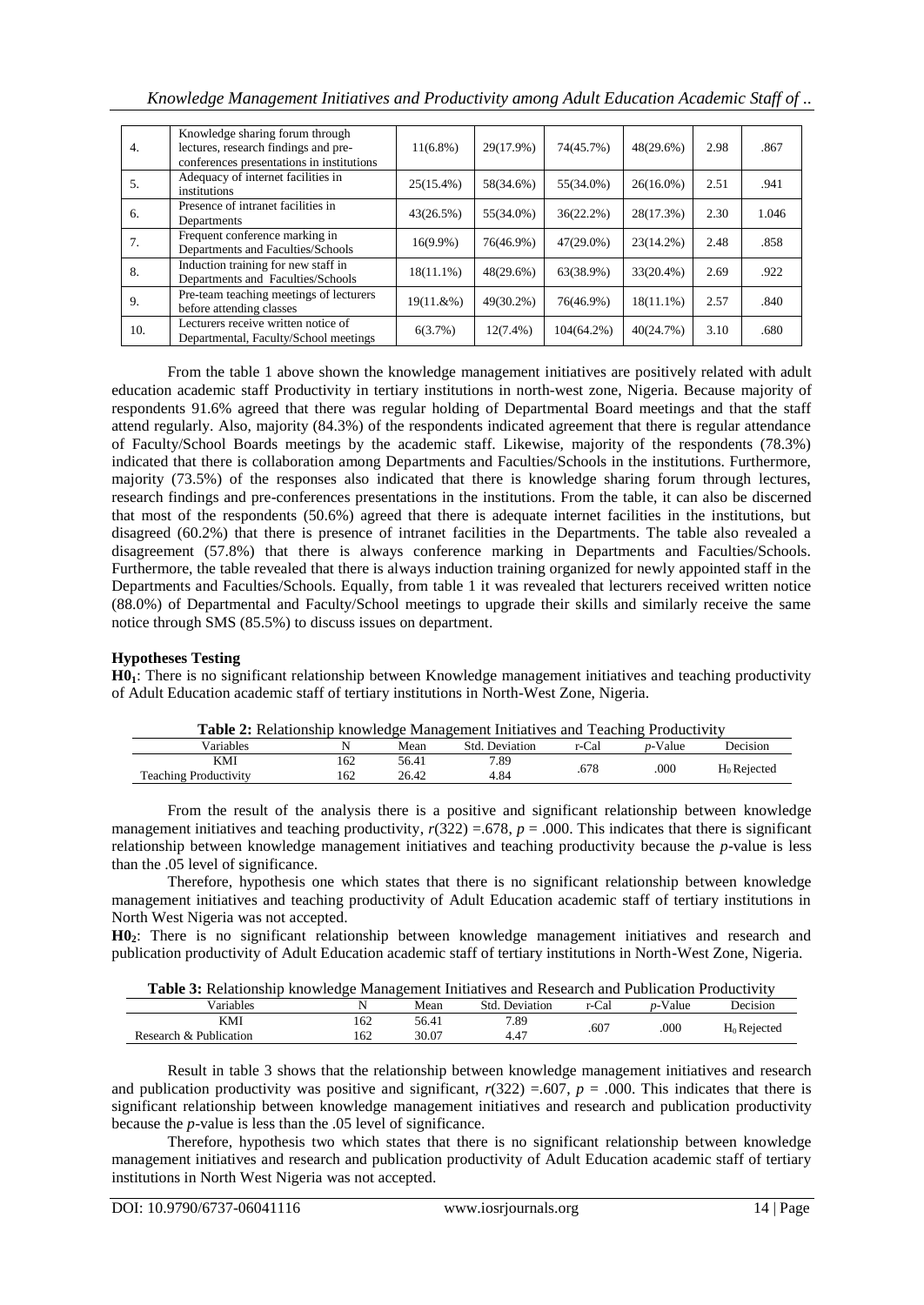## **IV. Discussion**

The findings of research question revealed that knowledge management initiated and practiced by adult education academic staff are attending departmental, faculty and schools meetings regularly, collaboration among faculties/schools, knowledge forum sharing through lectures, research findings and pre-conference presentations, provision of functional internet facilities, induction training to newly staff in department and faculties or schools of adult education, pre-team teaching meetings of lecturers before attending classes. It was also found that lecturers received notice of departmental, faculty and school meetings, regular departmental, faculties/schools seminar meetings on upgrading adult education academic staff skills in teaching research and community services, interactive forum between students and staff, adequate/regular platform for human resource development. It was also found that adult education academic staff promotion was based on teaching, research and publication and community services, regular conference and workshop assistance, responsibilities are regularly rooting among academic staff and decision marking on issues affecting staff and students in the department were jointly taken.

To support this opinion Patel and Harty (1998) and Kudyba (2013) opined that practicing knowledge management initiatives in Universities and institutions of higher learning are to turn information into actionable knowledge and made it available for productivity. The productivity of adult education academic staff has to do with the strategic use of organizational resources of tacit and explicit knowledge. Since the activities of higher institutions are knowledge generation and the production of intellectual capitals to help the nation's economy to grow.

Meanwhile, knowledge management initiatives in Universities and institutions of higher learning in North-West Zone, Nigeria was being initiated and practiced by adult education academic staff of both tacit knowledge which referred to as local, highly personal, difficult to extract from the owner and explicit knowledge which known as to be in manuals, in books or chapters and in repository system are all used in Universities and institutions of higher learning for adult education academic staff productivity.

The finding of hypothesis one revealed that there is significant relationship between knowledge management initiatives and teaching productivity of Adult Education academic staff of tertiary institutions in North-West Zone, Nigeria. It was found that adult education teaching productivity has to do with skills on conducting team teaching, adequate knowledge of using power point for accurate presentation and fact for subject matter, strategies on the management of classroom, appropriate knowledge on use of methods and pace of presentation to students. It was also revealed that, adult education academic staff in Universities and institutions of higher learning has mastery of the subject matters which improve their skills in lecture delivery, course content coverage within stipulated time, involving students in the course of teaching and learning, adequate knowledge in ICT and utilizations of internet facilities and utilization of library resources to form materials for course content. In this regard adult education academic in universities and institutions of higher learning were found productive in teaching of both using tacit and explicit knowledge.

The research conducted by Jain (2012) and Aderonke (2014) agreed with the findings of this study which found that, practice of knowledge management initiatives improve library staff services and productivity, enable library staff used the little at their disposal for productivity, ability to manage information explosion, take decision and established best practices and avoid duplication of efforts of library staff. It was also found that adult education academic staff provided with resource materials for conducting teaching activities and it is highly significant with their teaching productivity.

Jain and Aderonke further revealed that, there is significant relationship between physical resources and teaching productivity of academic staff in universities and institutions of higher learning. The result also revealed that, effective teaching and learning has to do with employing various methodologies in teaching and mastery of subject matters for productivity. To support this Adeboyeje in Aderonke (2014) believed that material resources are very important and indispensable in the educational process and therefore must be provided in adequate quantity and quality so as to enhance job and academic environment for better results in the educational system. Equally, school facilities are understood to be materials provided for staff and students to optimize their productivity in the teaching and learning process.

The finding from hypothesis two of this study revealed that there is significant relationship between knowledge management initiatives and research and publication productivity of Adult Education academic staff of tertiary institutions in North-West Zone Nigeria. This was established through regular interactive session with student for quality research out-come, researches conducted by adult education academic staff and publication facilitate quality journal publication, experience in researches and skills help adult education academic staff in accessing research grant, adult education academic staff knowledge and skills help them to present quality papers in workshops and seminars. The findings in the table also revealed that, knowledge of adult education academic staff in research procedures encourage to conduct group based-research for quality out-put, KMI provides adult education academic staff with environment and facilities for good research out-come, KMI empowered adult education academic staff with knowledge and techniques to interact with their postgraduate